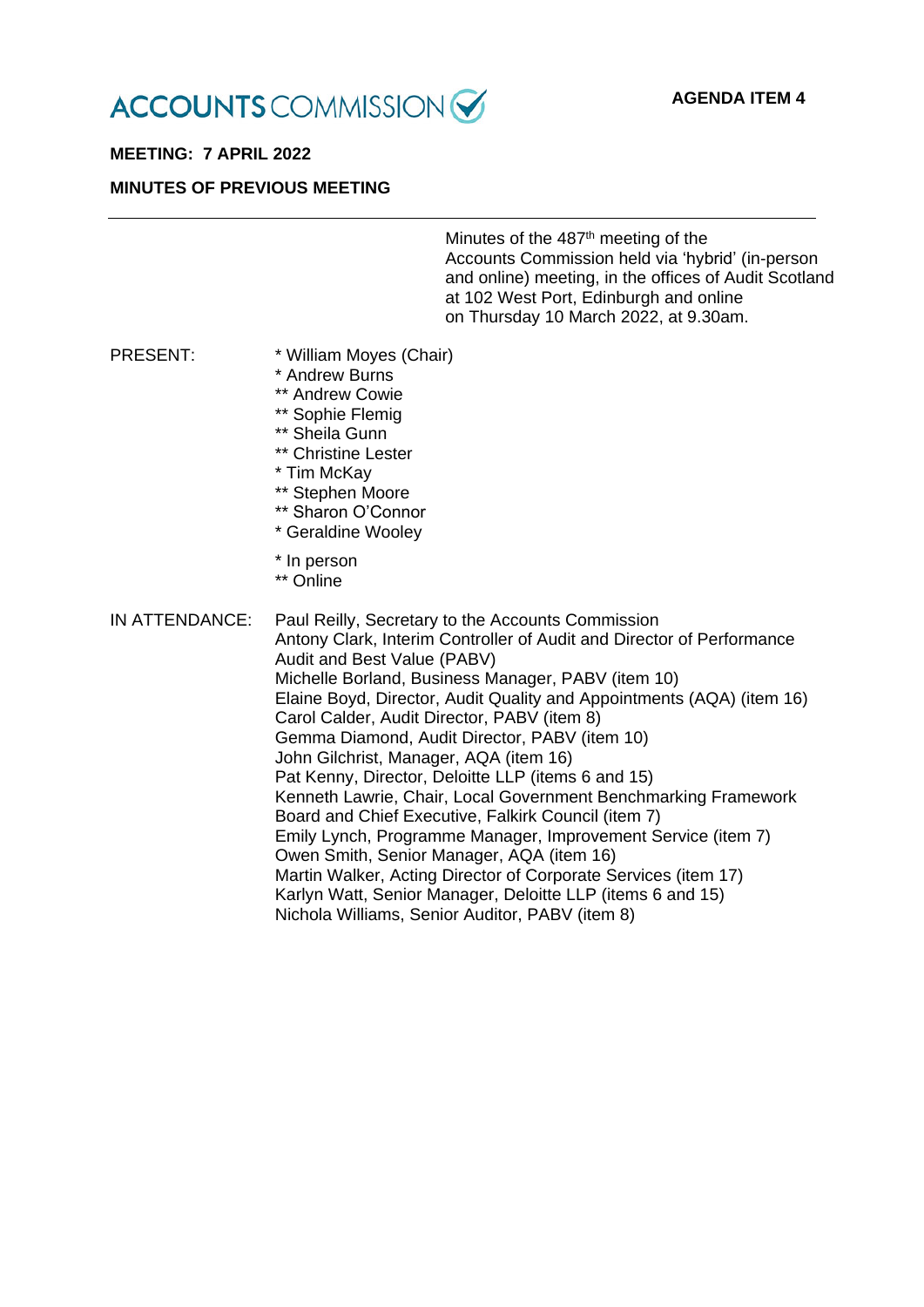# Item Subject

- 1. Apologies for absence<br>2. Declarations of interest
- Declarations of interest
- 3. Order of business
- 4. Minutes of meeting of 10 and 17 February 2022
- 5. Minutes of meetings of Commission committees of 24 February 2022
- 6. Statutory report Orkney and Shetland Valuation Joint Board
- 7. Local Government Benchmarking Framework: National Benchmarking Overview Report 2020/21
- 8. Annual Assurance and Risks Report 2022
- 9. Work programme: stakeholder consultation feedback 2022
- 10. Strategy and work programme: Work programme update
- 11. Secretary's update report
- 12. Chair's update report
- 13. Interim Controller of Audit's update report
- 14. Any other public business
- 15. Statutory report Orkney and Shetland Valuation Joint Board (in private)
- 16. New audit appointments: portfolio proposals (in private)
- Audit Scotland update (in private)
- 18. Best Value Working Group update (in private)
- 19. Any other private business (in private)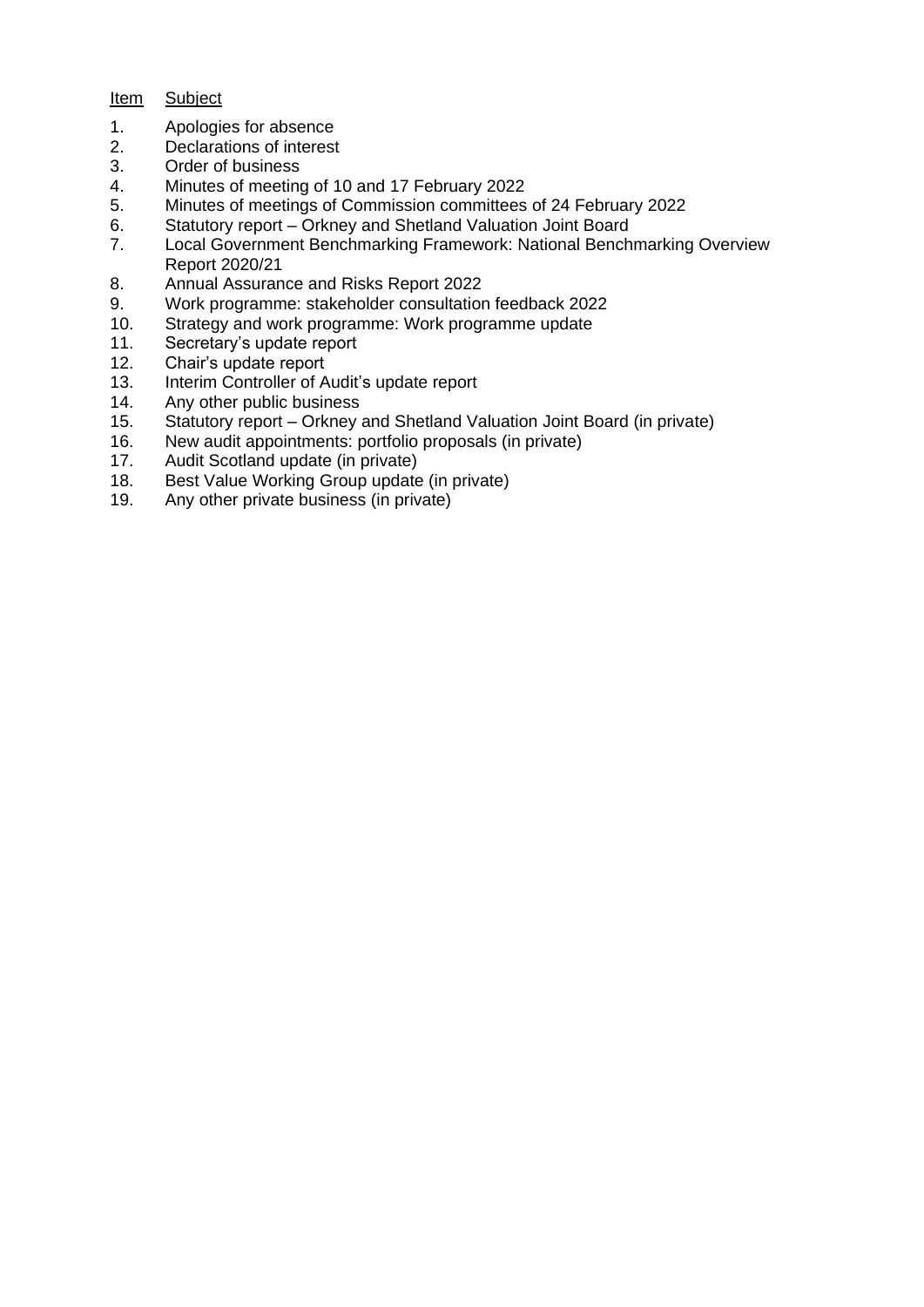## 1. Apologies for absence

It was noted that no apologies for absence had been received.

#### 2. Declarations of interest

The following declarations of interest were noted:

- Andrew Cowie, in items 6 and 15, as a former Her Majesty's Assistant Inspector of Constabulary and former Chief Officer of Police Scotland, and thus previously involved in partnership working with Orkney and Shetland councils.
- Tim McKay, in item 16, as Chair of the Audit Committee of the Scottish Legal Aid Board, being a body currently audited by Audit Scotland.
- Geraldine Wooley, in items 6 and 15, as a member of Fife Valuation Appeals Committee and as a member of the Royal Institution of Chartered Surveyors, in relation to references to valuation matters.

#### 3. Order of business

It was agreed that the following items be considered in private:

- Item 15, as it required the Commission to consider actions in relation to a report by the Interim Controller of Audit. The Commission is then obliged by statute to inform the appropriate body of its decisions, which the Commission does before making the decision public.
- Item 16, as it required the Commission to consider confidential commercial and contractual matters.
- Item 17, as it may have required the Commission to consider confidential policy matters.
- Item 18, as it may have required the Commission to consider confidential policy, commercial and contractual matters.

The Chair advised that there was no business for item 19.

#### 4. Minutes of meeting of 10 and 17 February 2022

The minutes of the meeting of 10 and 17 February 2022 were approved as a correct record, subject to including Christine Lester in the attendance list.

Arising therefrom, the Commission:

- In relation to item 7, seventh bullet point, noted advice from the Secretary that responses to the various consultations and inquiries had been made available as appropriate to members.
- In relation to item 8, fourth bullet point, noted advice from the Interim Director of PABV that further information on the funding of health and social care integration, including references in the Budget to the proposed National Care Service, would be provided in forthcoming overview reporting.
- In relation to item 14, noted advice from the Interim Director of PABV that the briefing on drug and alcohol services had been published on 8 March.
- In relation to item 15, second bullet point, noted advice from the Director of PABV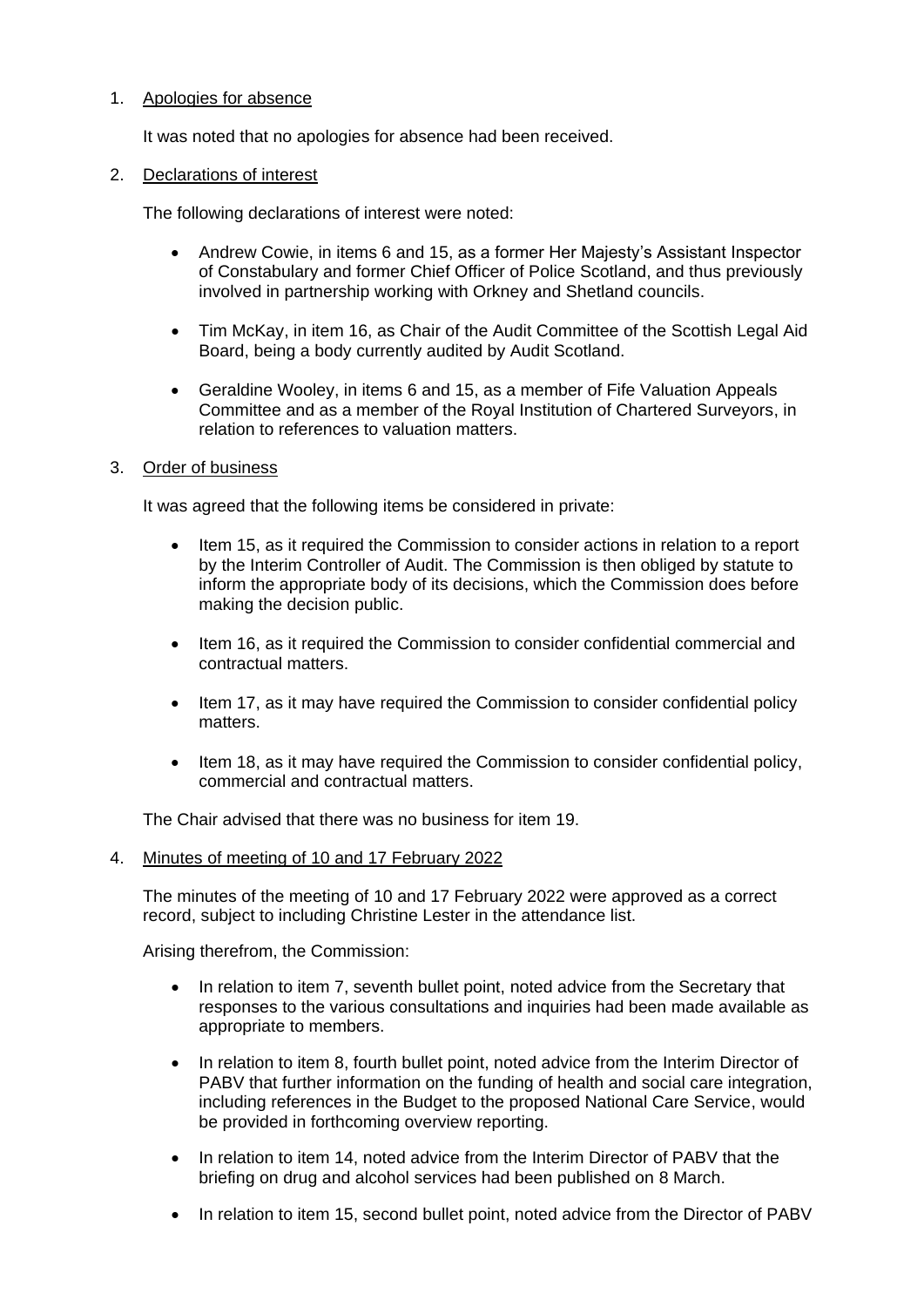that the Local Government Financial Overview 2020/21 report was published on 10 March.

• In relation to item 15, fifth bullet point, noted advice from the Secretary that the future strategy for overview reporting would be discussed initially at the Commission's forthcoming Strategy Seminar, as part of its consideration of its overall Strategy.

#### 5. Minutes of meetings of Commission committees of 24 February 2022

The minutes of the meetings of the Commission's committees of 24 February 2022 were approved as a correct record.

Arising therefrom, the Commission:

- Agreed the following recommendations of the Financial Audit and Assurance Committee:
	- $\circ$  That the Commission's approach to its self-evaluation be considered as part of the Strategy Seminar (paragraph 3 of the minute).

*Action: Secretary*

o That the Commission respond to the emergency consultation by the Chartered Institute of Public Finance and Accountancy / Local Authority (Scotland) Accounts Advisory Committee Local Authority Accounting Code Board (CIPFA/LASAAC) on proposals by the Department for Levelling Up, Housing and Communities (DLUHC) on accounting requirements in the light of continuing delays in completing local audits in England (paragraph 6).

*Action: Secretary*

- o That the Commission response reflect that:
	- It does not agree with the proposal from CIPFA/LASAAC that accounts preparers should have the option to pause professional revaluation of property, plant and equipment.
	- It does not agree with the CIPFA/LASAAC proposal that preparers should have the option to pause revaluation and adopt an indexation approach.
	- It does not support further deferral of implementation of International Financial Reporting Standard 16 on lease accounting, as proposed by CIPFA/LASAAC.

#### *Action: Secretary*

o That the Commission encourage appointed auditors to liaise with their audited body to draw attention to the emergency consultation.

#### *Action: Secretary*

- Agreed, in noting that given the short timescale involved in the consultation, the Commission Chair implemented these recommendations on the Commission's behalf, agreed retrospectively to this action.
- Agreed the following recommendations of the Performance Audit Committee:
	- $\circ$  That it consider its definition of and approach to human rights (paragraph 4 of the minute).

*Action: Secretary & Interim Director of PABV*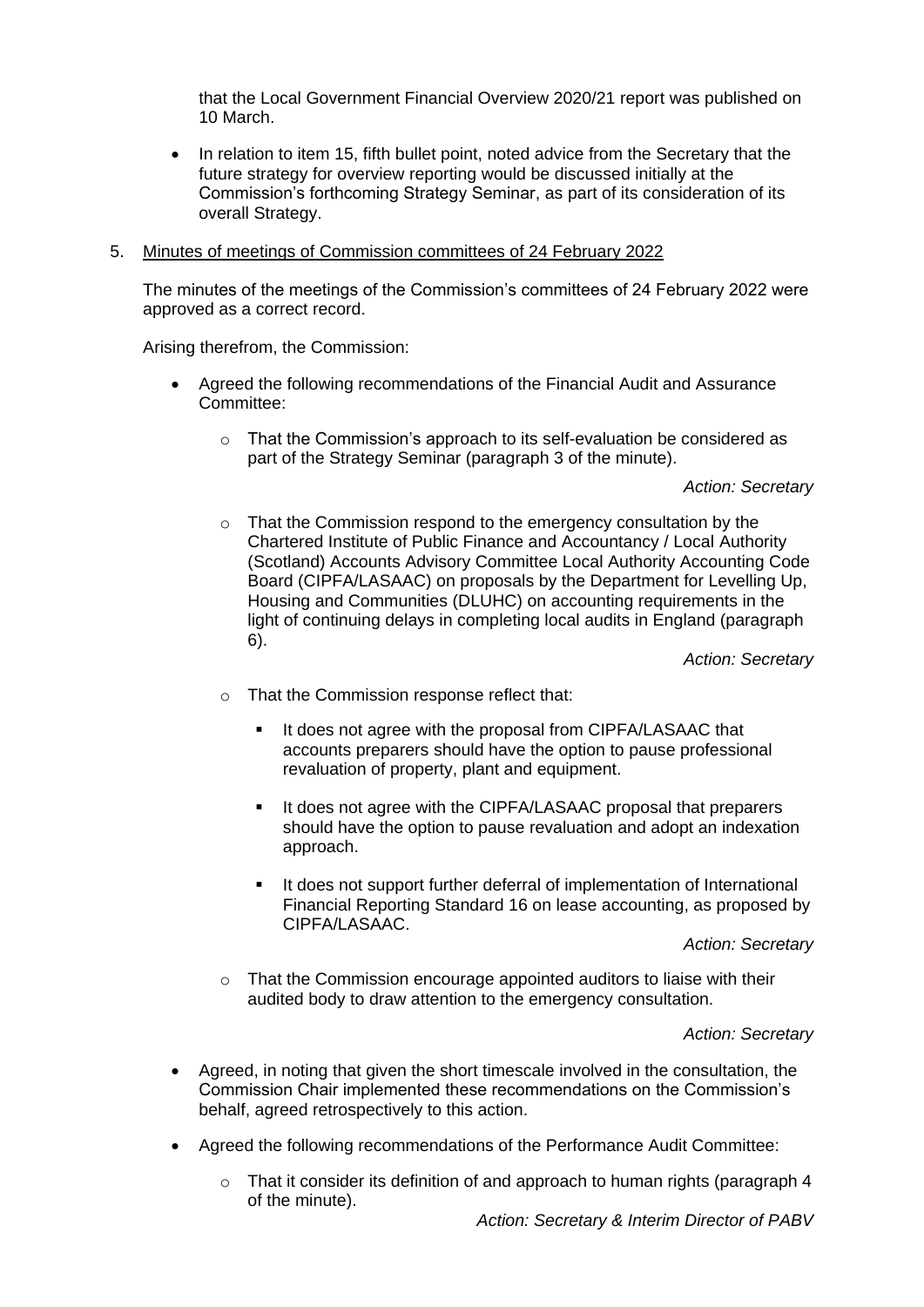$\circ$  That it consider how to apply a 'stress testing' approach to public services in relation to the financial and social impact of Covid-19 (paragraph 4).

*Action: Secretary & Interim Director of PABV*

o That it consider public involvement and participation in audit work (paragraph 4).

*Action: Secretary & Interim Director of PABV*

o That it consider the effect on its audit reporting and its responsibilities of the United Nations Convention on the Rights of the Child (paragraph 4).

*Action: Secretary & Interim Director of PABV*

 $\circ$  That it continue to monitor the effect of the planned reform of social care on relationships between local government, Scottish Government and the third sector (paragraph 4).

*Action: Secretary & Interim Director of PABV*

 $\circ$  That its work be provided to public inquiries at Scottish and UK levels into the impact of the Covid-19 pandemic (paragraph 5).

*Action: Secretary*

o That Stephen Moore has authority to agree the final draft of the blog on additional support needs (paragraph 7).

*Action: Interim Director of PABV*

o That Andrew Burns and Sophie Flemig have authority to agree the approach to the briefing paper on child poverty, along with the Auditor General (paragraph 7).

*Action: Interim Director of PABV*

## 6. Statutory report – Orkney and Shetland Valuation Joint Board

The Commission considered a report by the Secretary presenting the Interim Controller of Audit's statutory report on the Orkney and Shetland Valuation Joint Board ('Joint Board').

The Commission raised several questions and points of clarification from the Interim Controller of Audit and his team on his report in the following areas:

- The legal status of the unlawful decisions taken by the Joint Board (Tim McKay).
- Implications of the matter for other local government bodies (Andrew Burns and William Moyes).
- Sources of advice for the Joint Board (Sheila Gunn).
- Training and development of Joint Board members (Sheila Gunn and Sharon O'Connor).
- Sustainability of officer support for the Joint Board (Geraldine Wooley).
- The role of the internal audit function (Andrew Cowie).
- Future audit reporting on the matter (Andrew Cowie).

The Commission also noted advice from the Controller of Audit on the statutory powers used as a basis for his report.

Following discussion, the Commission agreed to consider in private how to proceed.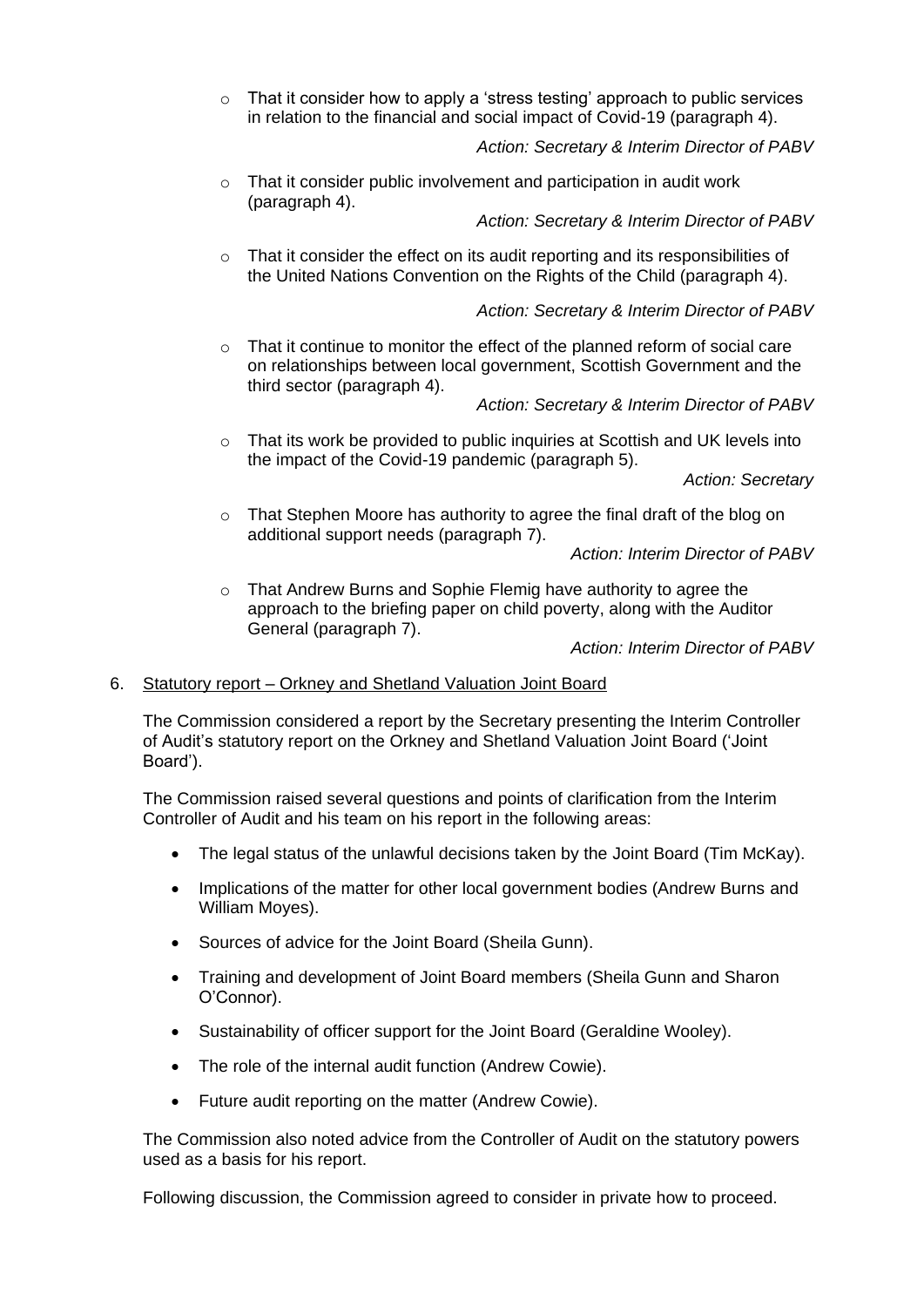### 7. Local Government Benchmarking Framework: National Benchmarking Overview Report 2020/21

The Commission considered a report by the Secretary introducing the Local Government Benchmarking Framework (LGBF) National Benchmarking Overview Report 2020/21 and introducing Kenneth Lawrie, Chair of the LGBF Board and Chief Executive of Falkirk Council, and Emily Lynch, Programme Manager at the Improvement Service, who presented the draft report.

The Chair welcomed Kenneth Lawrie and Emily Lynch to the meeting, who undertook a presentation setting out messages from the National Benchmarking Overview Report and progress against the LGBF Board's strategic objectives.

During discussion, the Commission:

- Noted advice from Kenneth Lawrie, in response to points by Sophie Flemig, how the LGBF Board continued to consider:
	- $\circ$  how to ensure appropriate reporting of the effects of the Covid-19 pandemic on council services
	- o how to develop the reporting of wellbeing data.
- Noted advice from Kenneth Lawrie, in response to points by Andrew Cowie:
	- o on the importance of councils responding to the Commission's Statutory Performance Information Direction by not restricting the reporting of performance information to LGBF data
	- o that it is his view that the Commission could be more sophisticated in its use of LGBF data in, for example, Best Value reporting.

*Action: Secretary & Interim Director of PABV*

- Noted advice from Emily Lynch, in response to points from Christine Lester:
	- o On how the LGBF Board is encouraging councils to optimise their effectiveness in how they consider the implications of local variations in LGBF data
	- o That the LGBF Board acknowledges the scope for longer-term trend analysis of LGBF data.
- Proposed to the LGBF Board that it consider points raised by Stephen Moore on:
	- o Making use of data from other scrutiny bodies
	- o More expansive reporting of the local government budget settlement (including for example in social care)
	- o More reporting of staffing figures
	- o In relation to social care, more reporting of the user experience and more analysis of service quality
	- o More reporting of trends in areas of deprivation
	- o In relation to looked-after children, providing more contextual analysis of data and more reporting on outcomes
	- $\circ$  In relation to adult social care, more reporting on mental health and adults with disabilities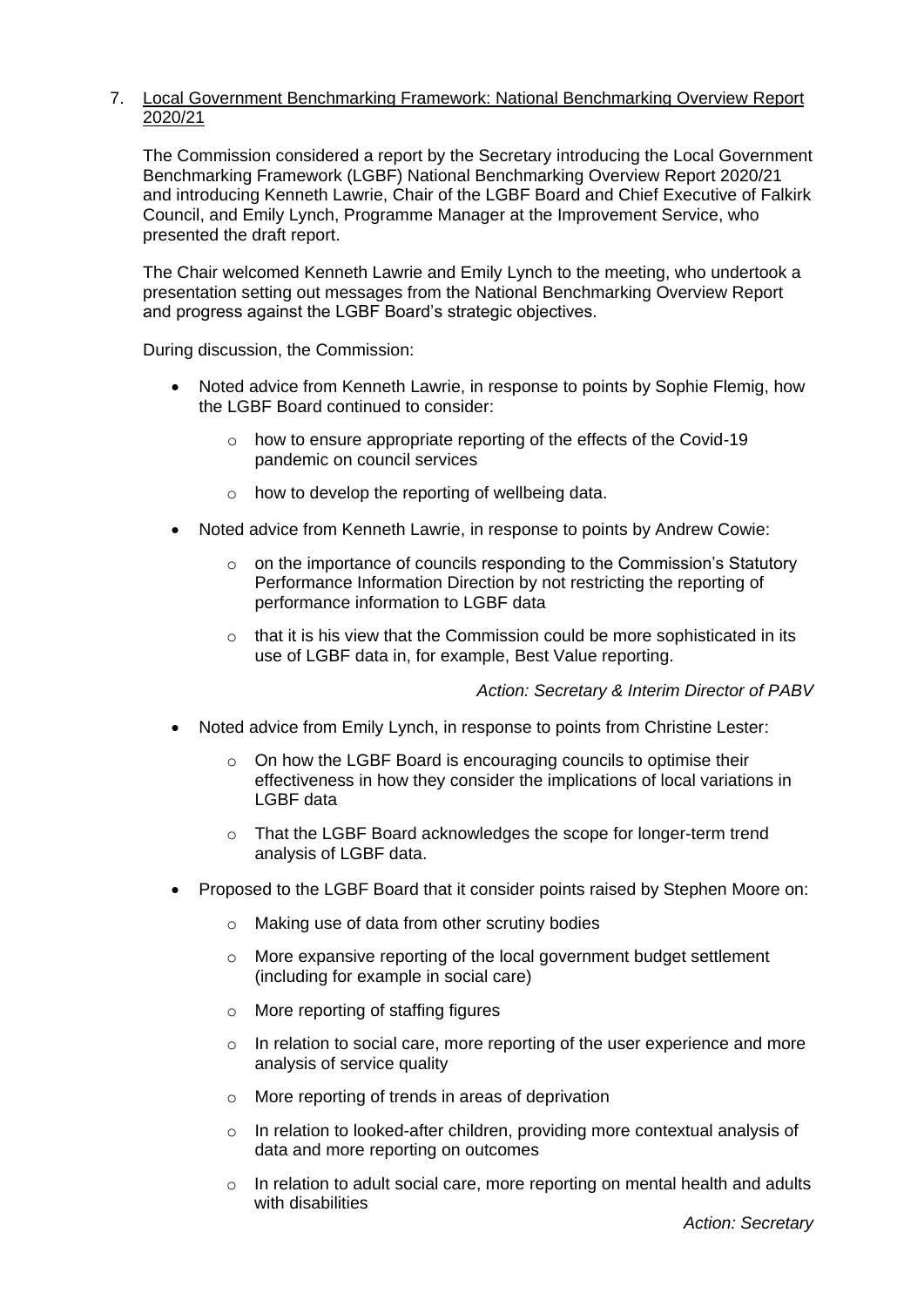• Agreed, in response to a point by Stephen Moore, that it consider how it makes better use of LGBF data in audit reporting.

*Action: Secretary & Interim Director of PABV*

- Noted advice from Kenneth Lawrie, in response to points by Andrew Burns, on thought being given by the LGBF Board on:
	- o how to report more expansively on year-round data
	- o how to make more links between finances and outcomes.
- Noted advice from Emily Lynch, in response to a query from Tim McKay, on how she is working with some councils to develop more creative use of reporting of LGBF data to citizens.

Following discussion, the Commission:

- Noted the LGBF National Benchmarking Overview Report 2020/21.
- Agreed to consider the implications of the report for its Local Government Overview report at its April meeting.

## *Action: Secretary and Interim Director of PABV*

• Agreed, further to a point by William Moyes, that further dialogue with the LGBF Board take place in the coming months on the future development of the project and in particular on how the Board work with the Commission of making better use of LGBF data in its work, with the Commission updated accordingly.

## *Action: Secretary*

The Chair thanked Kenneth Lawrie and Emily Lynch for attending the meeting.

## 8. Annual Assurance and Risks Report 2022

The Commission considered a report by the Secretary introducing the Interim Controller of Audit's Annual Assurance and Risks Report (AARR) which included seeking the Commission's consideration of proposed areas of Best Value thematic work.

During discussion, the Commission:

• Agreed that further thought be given to presenting more concisely the matters and risks reported through future AARRs.

## *Action: Interim Controller of Audit*

• Noted advice from the Interim Controller of Audit, in response to a point by Andrew Cowie, that reporting on the performance of health and social care integration joints in the lead up to any introduction of a National Care Service represented a substantial risk to the Commission, upon which the Best Value Working Group would report to the Commission further in due course.

## *Action: Secretary & Interim Controller of Audit*

• Noted advice from the Interim Controller of Audit, in response to a point by Sophie Flemig, that auditors were engaging with councils on progress with postpandemic recovery planning.

Following discussion, the Commission:

• Agreed to endorse the AARR and thereby the assurance provided by the Interim Controller of Audit on his reporting to the Commission of matters arising in audit work.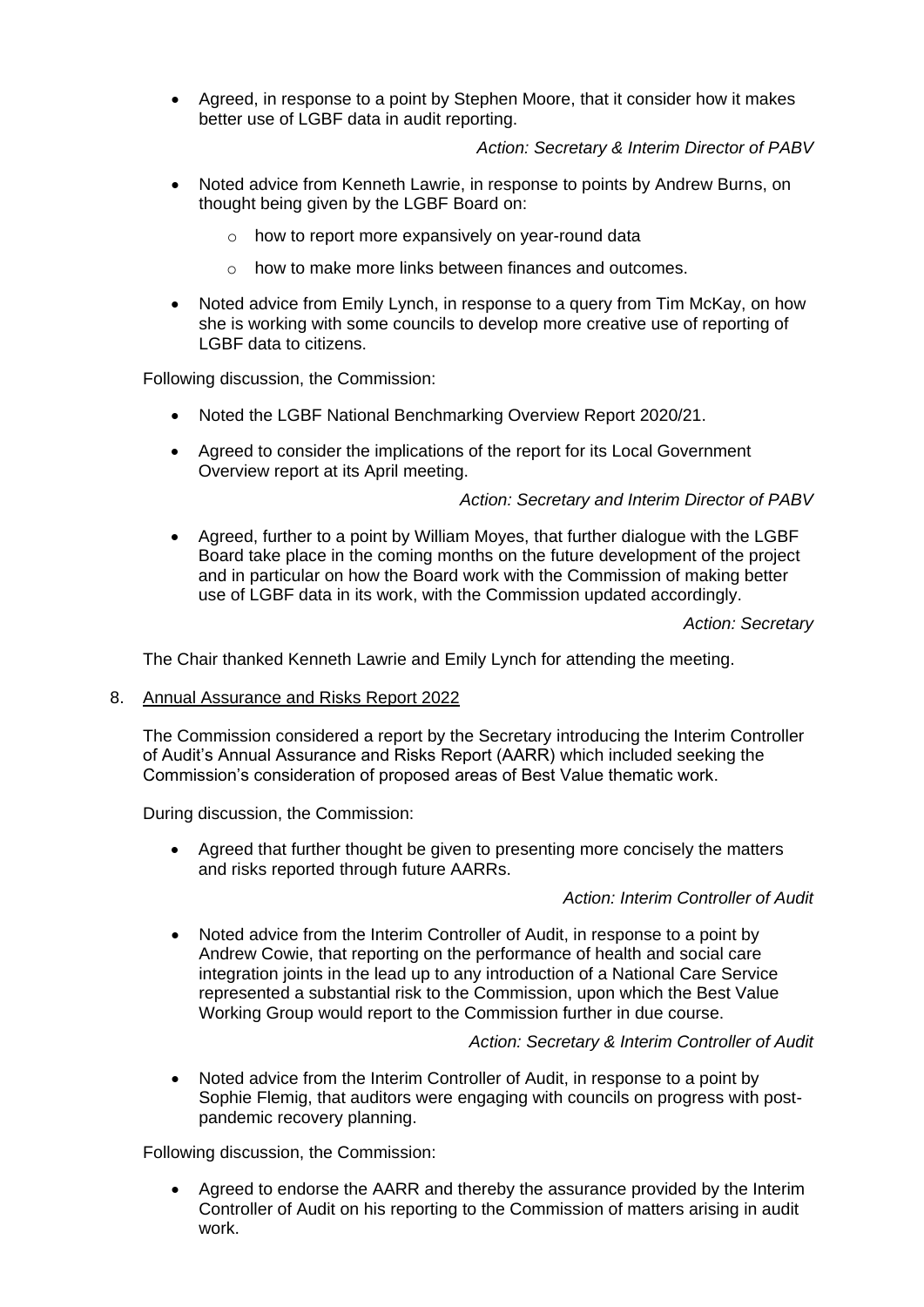• Agreed to consider the implications of the AARR for its overview reporting, strategy and work programme, most immediately at its forthcoming Strategy Seminar.

# *Action: Secretary & Interim Controller of Audit*

• Agreed that further discussion on potential Best Value thematic audit work in 2022/23 take place with a view to subsequent engagement with auditors and approval by the Commission.

# *Action: Secretary & Interim Controller of Audit*

- Further to this end, noting areas of interest expressed by members worthy of further reporting:
	- o Community empowerment (raised by Tim McKay)
	- o Reducing inequalities (Andrew Burns) and implications of the Fairer Scotland Duty (Geraldine Wooley)
	- o Partnership working, particularly in the context of community planning partnerships (Christine Lester)
	- o Leadership (Sheila Gunn) including succession planning (Sharon O'Connor).

*Action: Interim Controller of Audit*

## 9. Work programme: stakeholder consultation feedback 2022

The Commission considered a report by the Secretary summarising the key messages from the Commission's consultation on its work programme for 2022 and beyond and asking the Commission to consider responses from stakeholders.

During discussion, the Commission:

- Agreed that the following points from members be further considered for reflecting in the work programme:
	- o Identifying areas of good practice that may be worthy of considering as part of the *How Councils Work* report series (raised by Tim McKay)
	- o Identifying audit work or reporting on specific council services (Sophie Flemig, Geraldine Wooley, William Moyes)
	- $\circ$  Developing a place-based approach to auditing and reporting (Sophie Flemig)
	- o Reporting on impact of council performance on the most vulnerable (Sophie Flemig).
	- o Leadership (Sophie Flemig).

*Action: Interim Director of PABV*

Following discussion, the Commission noted the responses from the consultation.

10. Strategy and work programme: Work programme update

The Commission considered a report by Interim Director of PABV introducing the latest refresh of the joint Commission and Auditor General for Scotland work programme.

During discussion, the Commission:

• Agreed, further to a point by Sophie Flemig, that future consideration by the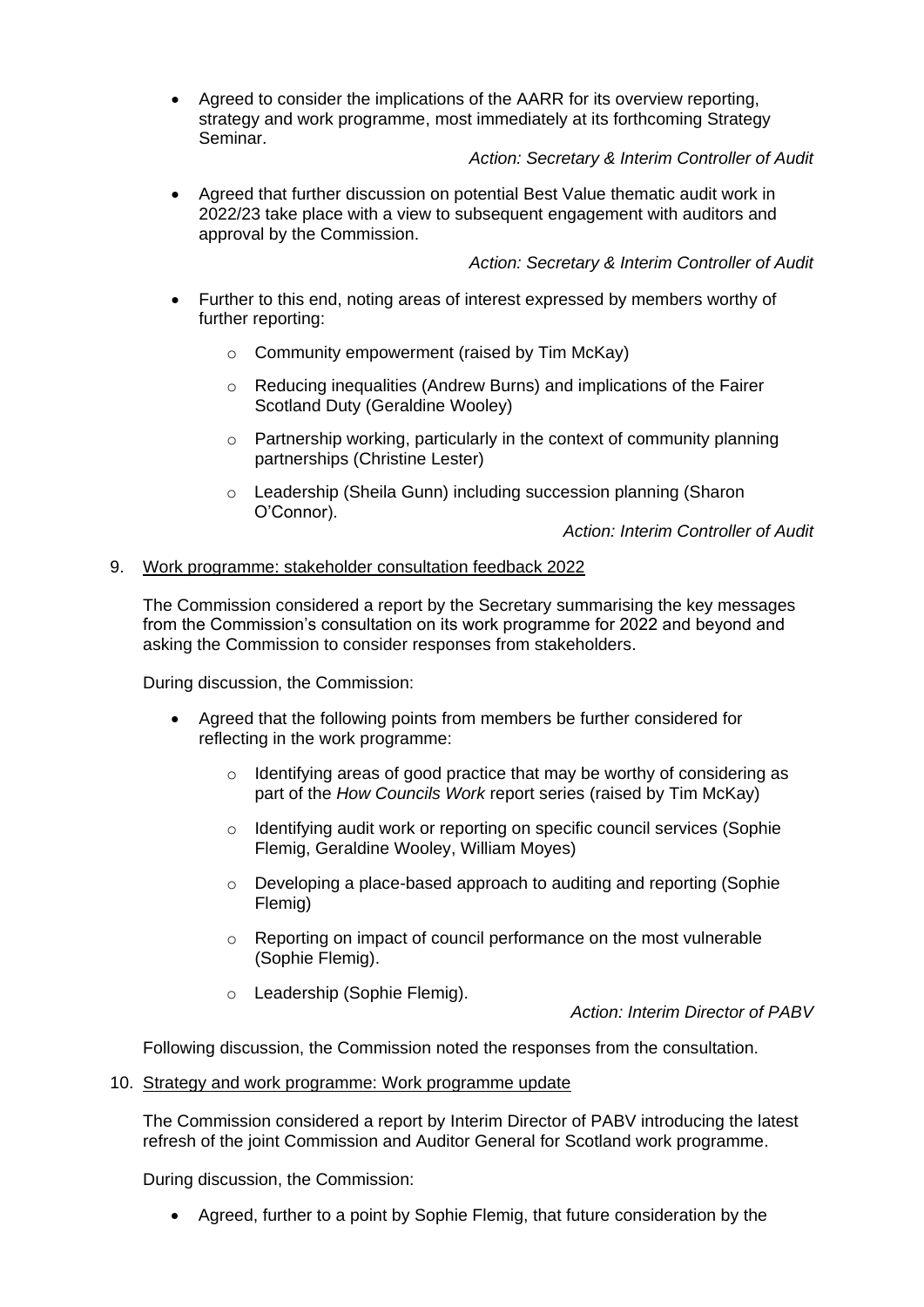Commission of refreshes of the work programme include more information on the resources committed to products and options therein.

*Action: Interim Director of PABV*

• Agreed, further to a point by Geraldine Wooley, that future work on early learning and childcare include consideration of economic impacts in this regard.

*Action: Interim Director of PABV*

• Agreed that the Director report further on how reporting of impact will develop.

*Action: Interim Director of PABV*

Following discussion, the Commission:

- Noted the progress delivering the work programme from December 2021 to February 2022.
- Noted the planned products up to September 2022.
- Agreed the proposed changes to the programme.

*Action: Interim Director of PABV*

• Agreed to delegate to the Chair and Interim Deputy Chair final approval for this update at a joint meeting with the Auditor General for Scotland on 21 March 2022.

*Action: Interim Director of PABV*

• Agreed that impact reports are not required on the performance audits outlined in paragraph 11 of the report.

*Action: Interim Director of PABV*

• Agreed to have an annual work programme stocktake session outside of regular work programme updates – linking with Commission strategic planning including its Strategy Seminar - to allow for more time to discuss the points in paragraph 13 of the report.

*Action: Secretary & Interim Director of PABV*

#### 11. Secretary's update report

The Commission considered a report by the Secretary providing an update on significant recent activity relating to local government and issues of relevance or interest across the wider public sector.

The Commission noted advice from the Secretary that, in line with the approach agreed with Commission members, members had been given the opportunity to provide queries on the Secretary's report in advance of the meeting, a response to which he would circulate to members.

During discussion, the Commission:

• Agreed, in relation to paragraph 54, further to a query from Geraldine Wooley, that the progress of the inquiry by the Scottish Parliament's Social Justice and Social Security Committee into challenges faced by individuals on low incomes and debt problems be reported to the Commission as appropriate.

*Action: Secretary& Interim Director of PABV*

Following discussion, the Commission:

• Agreed not to respond to the consultations highlighted at paragraphs 30, 54 and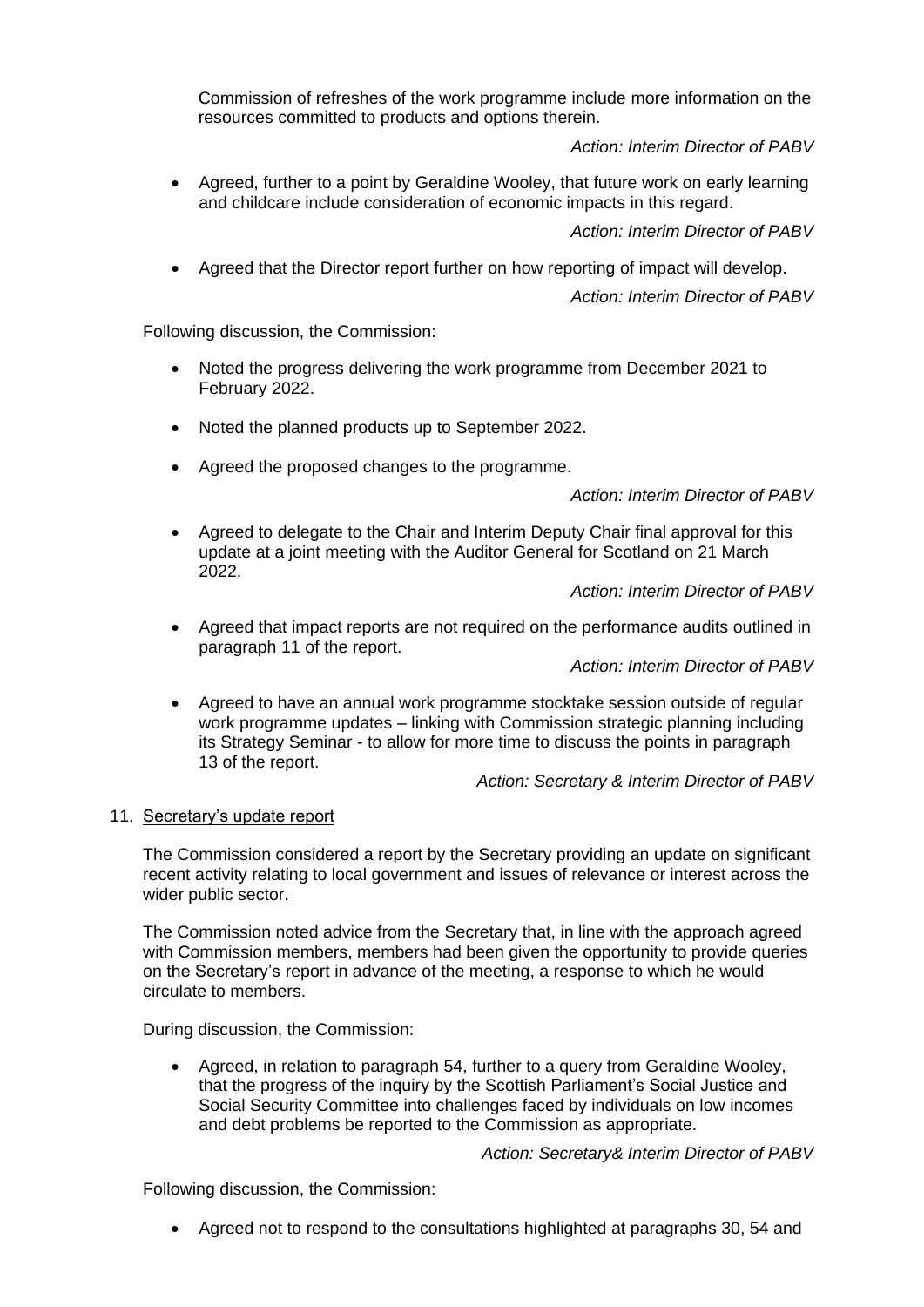55 of the report.

- Noted the responses to the consultations highlighted in paragraph 6.
- Noted the report.

### 12. Chair's update report

The Commission considered and noted a report by the Chair providing an update on recent and upcoming activity.

#### 13. Interim Controller of Audit update report

The Commission considered and noted a report by the Interim Controller of Audit providing an update on recent and upcoming activity.

#### 14. Any other public business

The Chair, having advised that there was no business for this item, closed the public part of the meeting.

The livestream of the meeting was stopped at this point.

#### 15. Statutory report – Orkney and Shetland Valuation Joint Board (in private)

The Commission discussed how to proceed in relation to the Interim Controller of Audit's statutory report on the Orkney and Shetland Valuation Joint Board.

Following discussion, the Commission agreed to make findings to be published on 22 March.

#### 16. New audit appointments: portfolio proposals (in private)

The Commission considered a report by the Director, Audit Quality and Appointments (AQA), presenting portfolio options for the firms that are being contracted to carry out the 2022/23 to 2026/27 audits.

During discussion, the Commission:

- Noted comments by Tim McKay commending the work of the New Audit Appointments Steering Group.
- Noted advice from the Director, in response to a query from Tim McKay, on the matters taken into account by the AQA team in composing the options presented in the report.
- Noted advice from the Director, in response to a query from Christine Lester, on the impact of audit rotations and allocations on individual auditors.

Following discussion, the Commission:

- Agreed the recommendation to approve model 3 set out in the report as a basis for further refinement of audit portfolios.
- Noted the next steps in the process to be undertaken by the AQA team.
- Agreed that final portfolios be considered for approval at the April meeting of the Commission.